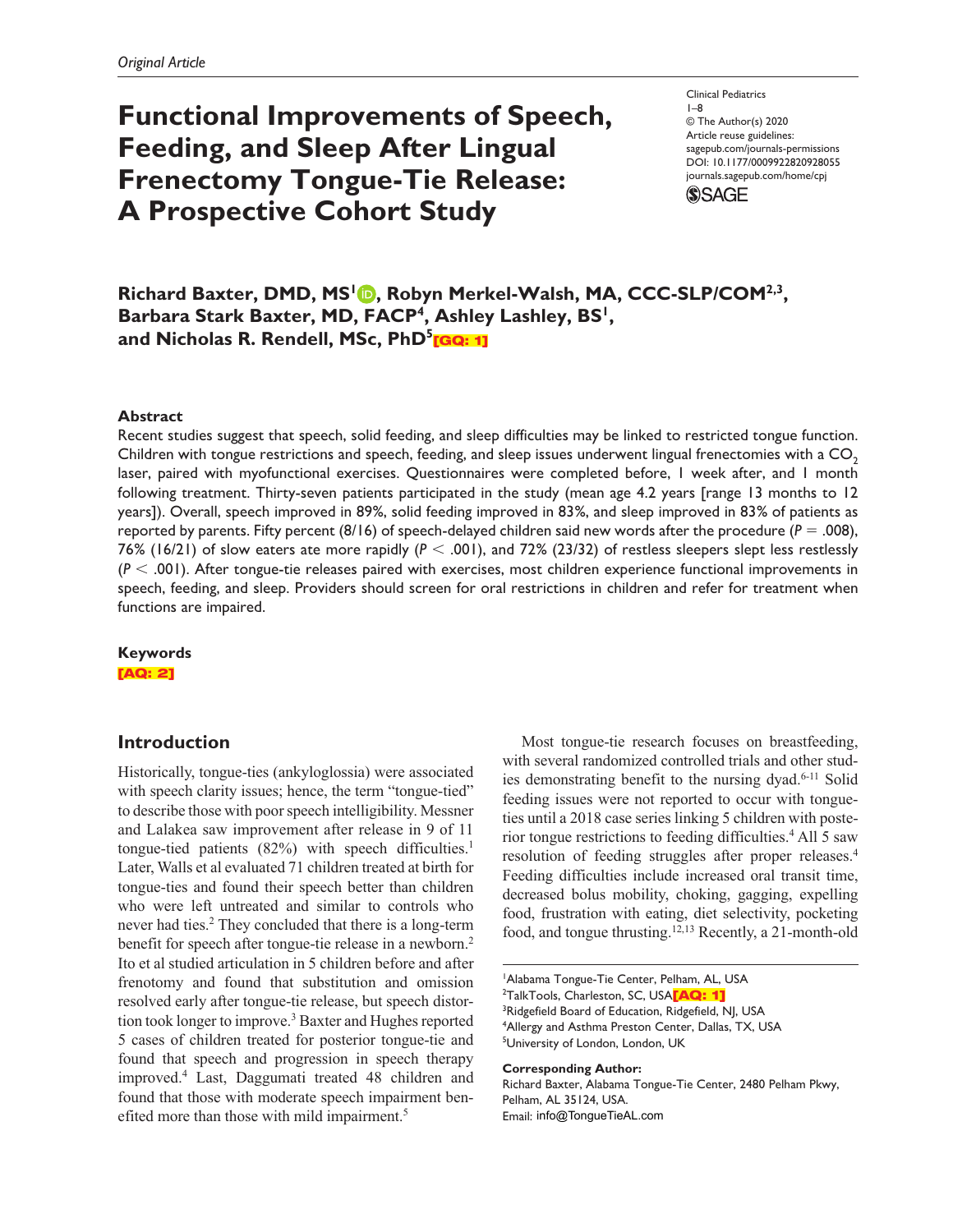

**Figure 1.** Example of partial versus full release. An 11-year-old child with a tongue restriction (not part of the study) was incompletely released under general anesthesia at age 8 and had persistent speech and sleep difficulty. Notice the impaired function and lift of the tongue (left) and restricted tissue with digital elevation preoperatively (middle left). After a full CO<sub>2</sub> laser release with no bleeding, he can elevate his tongue to the palate (middle right) and final sutured closed result (right).

child with posterior tongue-tie, significant dysphagia, and aspiration improved significantly after release, as imaged by videofluoroscopic swallow study.14

Ankyloglossia has been linked to sleep difficulties and sleep apnea in children and adults.15-17 A tongue-tie prevents the tongue from resting on the palate. This lack of tongue to palate suction, especially during sleep, allows the tongue to fall into the pharynx at night and restrict or obstruct the airway and leads to sleep-disordered breathing or sleep apnea.<sup>17,18</sup> In a recent systematic review, myofunctional therapy was shown to retrain the tongue to properly rest on the palate and prevent it from occluding the airway.<sup>19</sup> Children achieved a  $62\%$ decrease in apnea-hypopnea index<sup>[AQ: 3]</sup>, and adults attained a 50% decrease in apnea-hypopnea index.<sup>19</sup> Myofunctional therapy often can help but is sometimes limited by inadequate tongue mobility.<sup>17</sup>

Speech, feeding, and sleep significantly affect a child's and family's quality of life in the early years. We sought to investigate the effects of complete frenectomies combined with myofunctional therapy on the lives of children and families. Many studies of tongue-ties in infants and children utilize partial frenotomies, or snipping connective tissue with scissors. This method of treatment often leaves thick fascia untouched and does not allow the tongue to achieve a full range of motion and function (Figure 1 $[AQ: 4]$ ).<sup>20</sup> We utilized a 10 600 nm CO<sub>2</sub> laser (LightScalpel LLC, Bothell, WA) to perform all releases, ensuring a full and functional release of fascia, as well as recommending postoperative myofunctional exercises and active wound management to minimize reattachment. This study was carried out prospectively in a continuous fashion with institutional review board (IRB) approval from Solutions IRB # 2018/12/8.

## **Methods**

## *Design*

This was a prospectively collected, within-participants design utilizing surveys completed at baseline, 1-week postoperatively, and 1-month postoperatively.

## *Participants*

Thirty-seven children who met inclusion criteria were recruited from the Alabama Tongue-Tie Center outpatient specialty clinic. English-speaking children with speech, feeding, and sleep issues aged 13 months to 13 years were eligible for the study. After an initial consultation, informed consent to participate in the study was obtained before the procedure. The study consisted of a preoperative assessment, treatment of the tonguetie, 1-week in-person follow-up, and 1-month in-person or phone follow-up. Participants were enrolled from December 2018 through June 2019.

## *Materials*

Parents completed a preoperative survey of common symptoms suspected to be related to tongue-ties. The survey comprised 4 domains of speech, feeding, sleep, and other related symptoms reported on a yes/no basis. At 1 week and 1 month after the procedure, the parents were asked to accurately record any changes, positive or negative, on a follow-up survey, which was the reverse of the initial survey and included 4 Likert-type scale questions about overall change (improved/worsened speech, feeding, or sleep) as well as "looking back" whether they would go through the procedure again. The data were analyzed using SPSS Version 25. Descriptive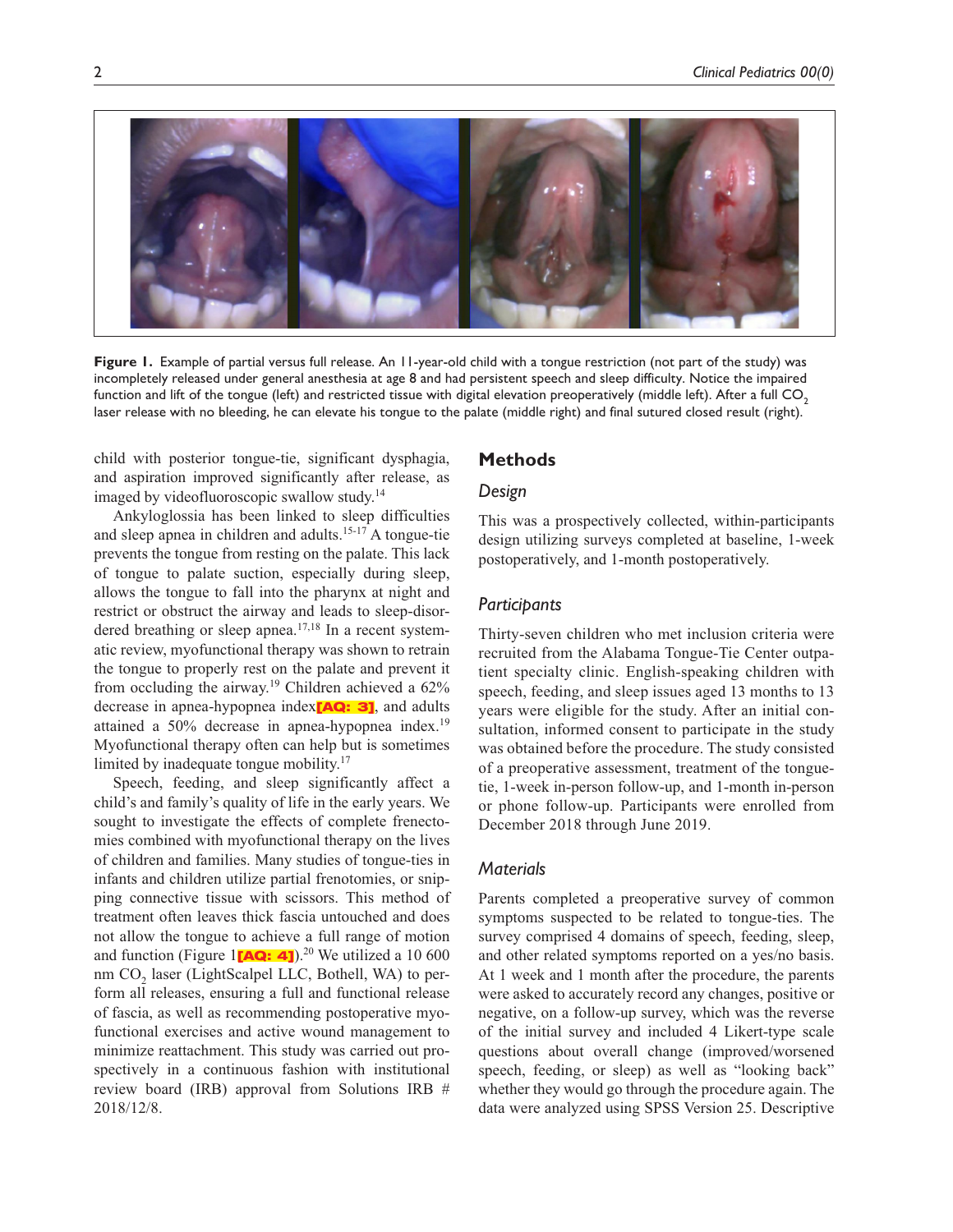| One week             |                          |                           |                        |
|----------------------|--------------------------|---------------------------|------------------------|
| Answer               | Speech, $N = 30, % (n)$  | Feeding, $N = 33$ , % (n) | Sleep, $N = 35, % (n)$ |
| Significantly worse  | 0(0)                     | 0(0)                      | 0(0)                   |
| Somewhat worse       | 0(0)                     | 3.0(1)                    | 2.9(1)                 |
| No change            | 23.3(7)                  | 27.3(9)                   | 11.4(4)                |
| Somewhat better      | 43.3(13)                 | 45.5(15)                  | 48.6 (17)              |
| Significantly better | 33.3(10)                 | 24.2(8)                   | 37.1(13)               |
| One month            |                          |                           |                        |
| Answer               | Speech, $N = 28$ , % (n) | Feeding, $N = 30$ , % (n) | Sleep, $N = 30, % (n)$ |
| Significantly worse  | 3.6(1)                   | $\mathbf 0$               | 3.3(1)                 |
| Somewhat worse       | 0                        | 3.3(1)                    | 6.7(2)                 |
| No change            | 7.1(2)                   | 13.3(4)                   | 6.7(2)                 |
| Somewhat better      | 39.3(11)                 | 46.7(14)                  | 26.67(8)               |
| Significantly better | 50.0 $(14)$              | $36.7$ (11)               | 56.7 (17)              |

**Table 1.** One Week and 1 Month Overall Improvements.

statistics, independent *t* test, and a sign test were used to analyze the data.

## *Treatment Protocol*

The consultation visit included an in-depth history utilizing the assessment sheet, as well as a careful examination of the oral cavity. The Kotlow rating scale was used to assess the degree of restriction.<sup>21</sup> A diagnosis of symptomatic tongue restriction was required for participation. Some patients also had restricted maxillary frena causing difficulty with oral hygiene. A compounded topical anesthetic was applied to the surgical sites, and 2% lidocaine with 1:100 000 epinephrine was injected if cooperative. Nitrous oxide, oral sedation, and general anesthesia were not required.

The treatment consisted of removing the frenum at 2 W, 29 Hz, 72.5% duty Non-SuperPulse with the 10 600 nm LightScalpel CO<sub>2</sub> laser in a horizontal fashion beginning in the middle of the frenum. The release continued until all fascia and tension of the mucosa were removed, and a diamond shape was evident. The genioglossus muscle was visualized but left undisturbed and minimal to no bleeding occurred in all cases. The average lasing time was 15 seconds. Postoperatively, pain was managed with acetaminophen or ibuprofen. Manual stretching of the wound 2 to 3 times daily as tolerated by the child was recommended. Myofunctional exercises were recommended if the child was able to follow commands.

The patients returned for a 1-week follow-up to assess wound healing, manually stretch the wound to ensure no reattachment, and assess symptom improvement. The patients also returned or completed a phone survey at 1 month.

## **Results**

Parents of all 37 children enrolled completed the 1-week follow-up questionnaire. Thirty parents of study children completed the 1-month questionnaire; 7 were lost to follow-up. The mean age was 4.2 years (range 13 months to 12 years), and 62% of participants (23/37) were male. For each item in the questionnaire, parents marked whether symptoms improved, worsened, or did not change. Many participants noticed an improvement in symptoms not previously recognized or reported. The results are summarized in Tables 1 to 5.

At 1 week, 76% of parents reported improved speech, 69% noticed improved feeding, and 85% observed improved sleep in their children (Table 1). At 1 month, 89% of parents reported improved speech, 83% noted improved feeding, and 83% witnessed improved sleep. One child's parents reported somewhat worse feeding and sleep at 1 week. At 1 month, significantly worse speech and sleep were stated concerning 1 child, another parent reported somewhat worse feeding in her child, and 2 parents observed somewhat worse sleep quality in their children.

Significant improvements in children's speech were reported (Table 2). There was less frustration with communication ( $P < .001$ ). It was easier for parents ( $P = .001$ ) and others ( $P < .001$ ) to understand the children. It was easier for the children to speak quickly  $(P = .004)$ , get words out  $(P < .002)$ , and make previously difficult sounds ( $P < .001$ ). Speech-delayed children produced new words ( $P = .008$ ), children mumbled less ( $P = .008$ ) and used less baby talk (*P* = .031). Parents also reported positive feeding changes (Table 3) as children ate more rapidly  $(P < .001)$ , exhibited less grazing behavior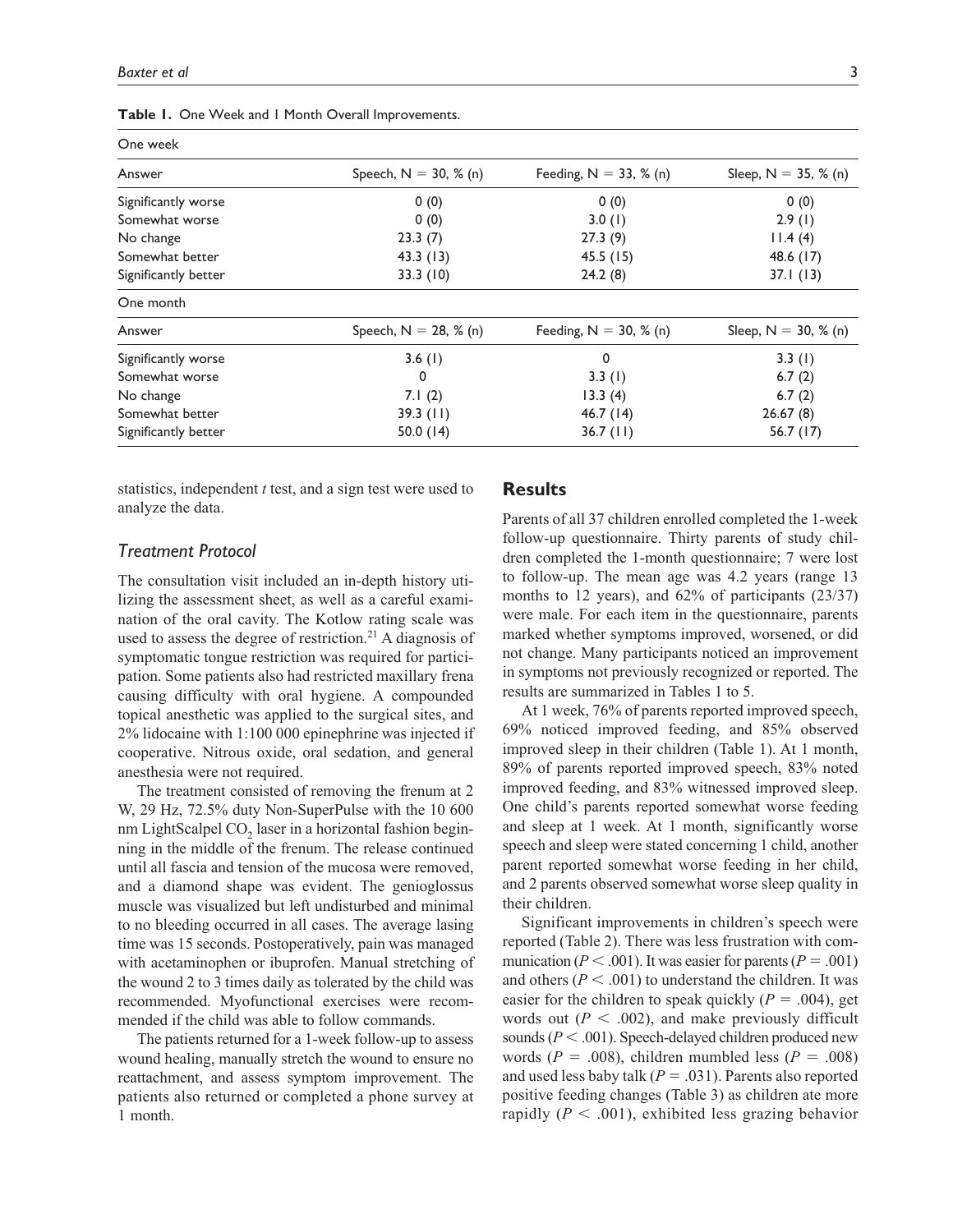| Item                                  | N  | Problem<br>indicated | Improvement<br>indicated <sup>a</sup> | Total<br>improvements <sup>b</sup> |             |
|---------------------------------------|----|----------------------|---------------------------------------|------------------------------------|-------------|
| Frustration with communication        | 37 | 18                   | 15                                    | 21                                 | $< 0.01**$  |
| Difficult for parents to understand   | 37 | 16                   |                                       | 24                                 | $.001**$    |
| Difficult for outsiders to understand | 37 | 24                   | ۱5                                    | 22                                 | $< 0.01**$  |
| Difficulty speaking fast              | 37 | 16                   |                                       | 16                                 | $.004**$    |
| Difficulty getting words out          | 37 | 17                   | 10                                    | 18                                 | $< 0.002**$ |
| Trouble with sounds                   | 37 | 21                   | 12                                    | 17                                 | $< 0.01**$  |
| Speech delay                          | 37 | 16                   | 8                                     | 13                                 | $.008**$    |
| Stuttering                            | 37 | 4                    |                                       | 10                                 | .500        |
| Mumbling or speaking softly           | 37 | 12                   | 8                                     | 13                                 | $.008**$    |
| Baby talk                             | 37 | 15                   | O                                     |                                    | $.031*$     |

**Table 2.** Speech Improvements Reported at 1 Week or 1 Month.

<sup>a</sup>Relates to individuals who had previously reported an issue.

<sup>b</sup>Relates to individuals who reported an improvement without reporting the problem initially.

\*Significant at 5%; \*\*significant at 1%.

**Table 3.** Feeding Improvements Reported at 1 Week or 1 Month.

| Item                                    | N  | Problem<br>indicated | Improvement<br>indicated <sup>a</sup> | Total<br>improvements <sup>b</sup> |            |
|-----------------------------------------|----|----------------------|---------------------------------------|------------------------------------|------------|
| Frustration when eating                 | 37 |                      |                                       | 18                                 | .250       |
| Difficulty transitioning to solid foods | 37 | 6                    |                                       | 18                                 | .250       |
| Slow eating/does not finish meals       | 37 | 21                   | 16                                    | 18                                 | $< 0.01**$ |
| Grazing throughout the day              | 37 | 21                   | 16                                    | 22                                 | $< 0.01**$ |
| Packing food in cheeks                  | 37 | 10                   |                                       | 13                                 | .063       |
| Picky eater                             | 37 | 28                   | 10                                    | Н                                  | $.002**$   |
| Choking or gagging on food              | 37 | 17                   | 10                                    | 16                                 | $.002**$   |
| Spits out food                          | 37 | 17                   |                                       | 17                                 | $.001**$   |
| Will not try new foods                  | 37 | 15                   |                                       | 15                                 | .125       |

<sup>a</sup>Relates to individuals who had previously reported an issue.

**<sup>b</sup>Relates to individuals who reported an improvement without reporting the problem initially.** 

\*Significant at 5%; \*\*significant at 1%.<sup>[AQ: 5]</sup>

 $(P < .001)$ , were less picky  $(P = .002)$ , choked and gagged on food less ( $P = .002$ ), and spit food out less often  $(P = .001)$ . Sleep improved significantly as reported by parents (Table 4). Children were less likely to sleep in strange positions ( $P < .001$ ), or kick and move at night ( $P < .001$ ). They slept more deeply ( $P < .001$ ), woke up less fatigued ( $P = .002$ ), had less tooth grinding ( $P = .002$ ), less mouth breathing ( $P < .001$ ), and less snoring (*P* < .001). Interestingly, additional changes were noted by parents (Table 5) as children reported less neck pain ( $P < .031$ ), fewer headaches ( $P = .008$ ), less gag reflex ( $P = .002$ ), less mouth breathing ( $P < .001$ ), less reflux  $(P = .002)$ , less hyperactivity and inattention  $(P < .001)$ , and less constipation  $(P = .004)$ .

An independent *t* test was carried out between groups of patients to determine any confounding variables. No significant difference in improvement was seen between groups of children with a posterior tongue-tie  $(n = 29)$ 

versus anterior tie  $(n = 8)$ , or between those who had both lip and tongue tie released simultaneously  $(n = 14)$ , and those with only a tongue-tie release  $(n = 23)$ .

## **Discussion**

The results suggest that speech, solid feeding, and sleep can be affected by a restricted tongue, and releasing a tongue-tie properly combined with oral motor or myofunctional exercises can provide functional and quality of life improvement.

Twenty-five patients had 2 or more symptoms of tongue-tie in infancy, and 8 had 4 or more infant feeding symptoms that were not recognized as being due to a restriction of the tongue, and the patients were left untreated. Difficulties with speech, solid feeding, or sleep ensued within a few years. Early treatment in infancy is best. $6-8$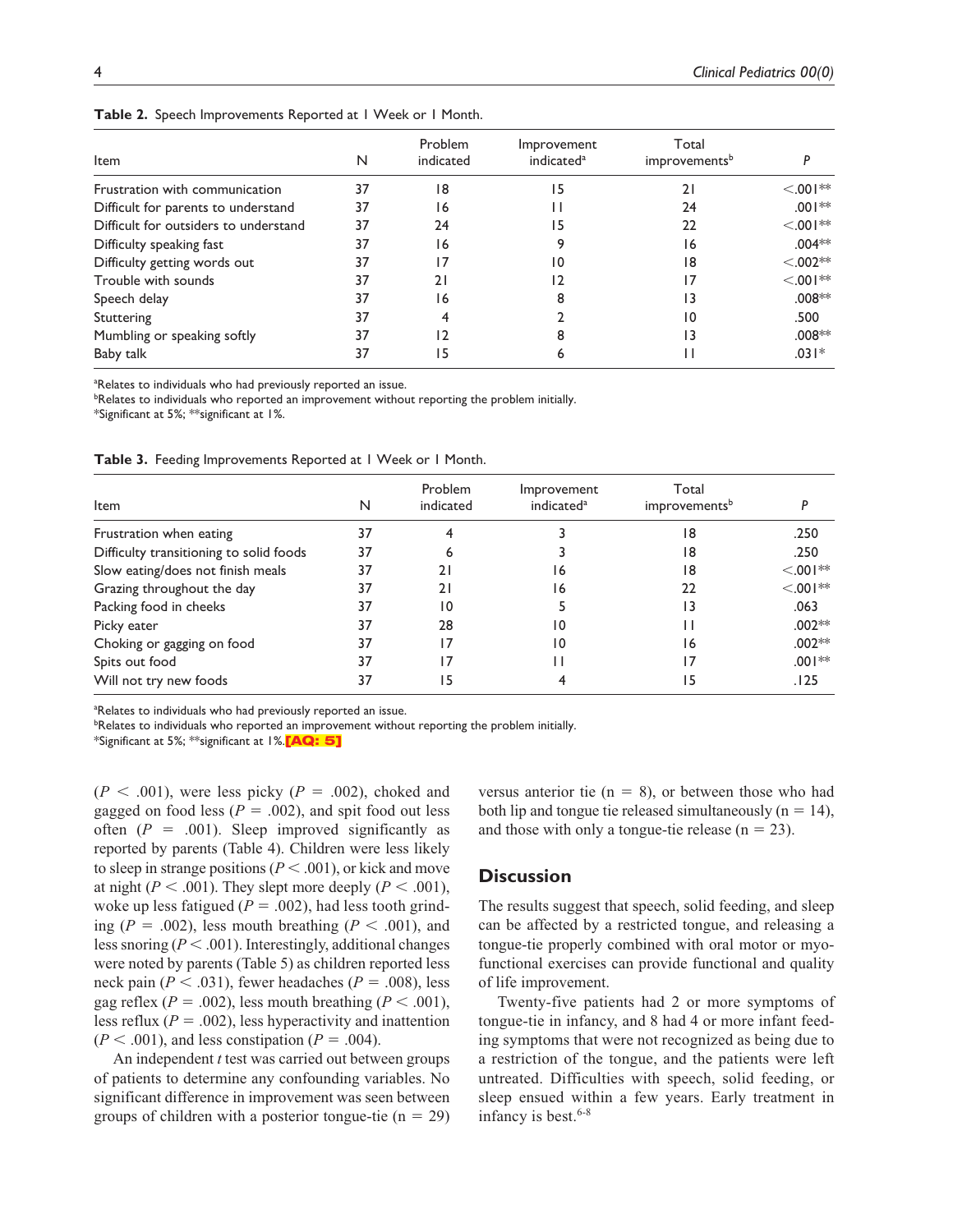| <b>Item</b>                                | N  | Problem<br>indicated | Improvement<br>indicated <sup>a</sup> | Total<br>improvements <sup>b</sup> |            |
|--------------------------------------------|----|----------------------|---------------------------------------|------------------------------------|------------|
|                                            | 37 | 22                   |                                       | 20                                 | $< 0.01**$ |
| Sleeping in strange positions              |    |                      | 6                                     |                                    |            |
| Kicking and moving around at night         | 37 | 32                   | 23                                    | 28                                 | $< 0.01**$ |
| Sleeping more deeply and waking less often | 37 | 22                   |                                       | 28                                 | $< 0.01**$ |
| Wetting the bed                            | 37 |                      |                                       | 10                                 | .063       |
| Wakes tired and not refreshed              | 37 | 21                   | 10                                    | 16                                 | $.002**$   |
| Grinds teeth while sleeping                | 37 | 16                   | 10                                    |                                    | $.002**$   |
| Sleeping with mouth open                   | 37 | 26                   | 19                                    | 22                                 | $< 0.01**$ |
| Snoring                                    | 37 | 24                   | 6                                     | 20                                 | $< 0.01**$ |
| Gasping for air                            | 37 | 8                    |                                       |                                    | .250       |

#### **Table 4.** Sleep Improvements Reported at 1 Week or 1 Month.

<sup>a</sup>Relates to individuals who had previously reported an issue.

<sup>b</sup>Relates to individuals who reported an improvement without reporting the problem initially.

\*Significant at 5%; \*\*significant at 1%.<sup>[AQ: 6]</sup>

| Item                         | N  | Problem<br>indicated | Improvement<br>indicated <sup>a</sup> | Total<br>improvements <sup>b</sup> |            |
|------------------------------|----|----------------------|---------------------------------------|------------------------------------|------------|
| Neck pain                    | 37 |                      |                                       |                                    | $< .031*$  |
| Temporomandibular joint pain | 37 |                      |                                       |                                    | .500       |
| Headaches                    | 37 |                      |                                       |                                    | $.008**$   |
| Gag reflex                   | 37 |                      |                                       | 10                                 | $.002**$   |
| Mouth breathing              | 37 | 4                    |                                       |                                    | $< .001**$ |
| Reflux                       | 37 |                      |                                       | 10                                 | $.002**$   |
| Hyperactivity/attention      | 37 | 5                    |                                       | 14                                 | $< .001**$ |
| Constipation                 | 37 |                      |                                       |                                    | $.004**$   |

**Table 5.** Other Related Improvements as Reported by Parents.

<sup>a</sup>Relates to individuals who had previously reported an issue.

**<sup>b</sup>Relates to individuals who reported an improvement without reporting the problem initially.** 

\*Significant at 5%; \*\*significant at 1%.

Most previous speech and tongue-tie studies investigated only articulation. This study took a comprehensive look at common symptoms in tongue-tied children. We found a connection between speech delay and tongue-ties in 8 of 16 patients. Those 8 children said new words after the procedure, most on the day of the procedure and continuing for several days to weeks. Five patients in addition to the 8 reported new words after release but did not mark the issue preoperatively so were not counted in the final statistical number. Similar to slow eating or restless sleep, parents did not realize that there was a problem until they observed improvement (see Tables 2–5). If children do not progress in speech or language therapy, a tongue restriction should be suspected.

Children with solid feeding issues improved regarding choking, slow eating, frustration with eating, and pickiness about textures, especially meat. This study is the first prospective study to report changes in solid feeding after tongue-tie release, and the results demonstrate that children with dysphagia, difficulty managing a food bolus, and other feeding issues should be evaluated for tongue-ties, which limit posterior tongue elevation and impair swallowing. Many children with primary feeding difficulties suffer from undiagnosed tongue restrictions, and low-risk, minimally invasive laser tongue-tie releases should be considered.

Sleep issues dramatically improved in the patients in this study. After treatment, the tongue is able to rest on the palate instead of resting down near the lower jaw. Many younger children (preschool and younger) instinctively rested their tongues on their palates immediately after the releases, while older grade school children benefited from myofunctional exercises to retrain their tongues to rest in the proper position. All patients were given myofunctional exercises to assist in tongue retraining, but compliance is difficult with younger children. Working with speech therapists trained in oral motor exercises is helpful for children younger than 4 years.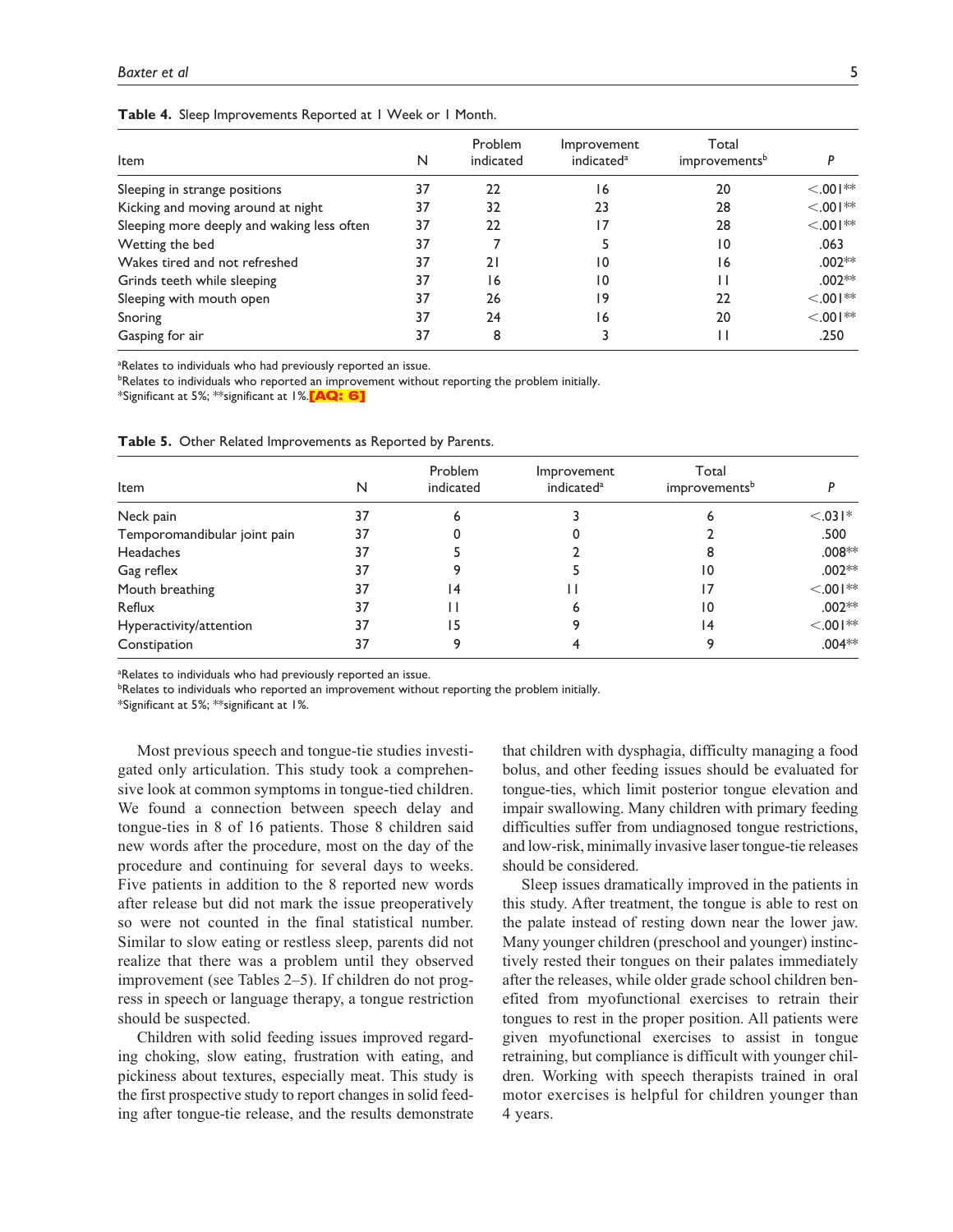In practice, many parents of patients undergoing a tongue-tie release report symptom improvement in seemingly unrelated issues. These are reported in Table 5, as parents reported that children had less neck pain, headaches, gagging, mouth breathing, reflux, hyperactivity and inattention, and constipation. Explaining all of these connections is beyond the scope of this article, but many of these results could be explained by less restricted head and neck fascia, improved oral rest postures, improved sleep quality, and better ability to chew food.

There was no difference between children who had anterior to-the-tip or close-to the-tip ties versus those who had less visible posterior tongue-ties. The symptoms children present with are more important than appearance when determining the need for a release. With minimal appearance of a tie but many tongue-tie symptoms, the posterior tongue-tie patients saw the same improvements as those who had anterior, obvious ties. The concept of tongue-ties as a spectrum of restriction allows the provider to understand that some children with visible ties may be able to function well as they adapt or compensate without a procedure.<sup>4</sup> Others with minimal appearance have many symptoms and are unable to compensate, indicating that the fascia underlying the frenum is too restrictive and warrants a release.

Tongue elevation, not protrusion, is the critical movement for speech, feeding, and sleep, and releasing the restriction so elevation normalizes is the reason children see improvement. The typical health care practitioner when checking a child's oral cavity says, "Stick out your tongue and say 'Ah.'" One easy change to practice that would allow better identification of a restricted tongue is asking the child (or adult) to lift the tongue. If this task is not possible due to poor volitional control, the examiner can manually check elevation digitally with both index fingers coming from behind the patient. The tongue should elevate most of the way to the palate to the spot behind the incisors with the mouth open normally.<sup>22</sup> If the tongue lifts 50% or less, it is significantly restricted and the patient should be assessed for symptoms.<sup>22</sup> Refer for treatment if symptomatic. Some children and adults can lift greater than 50% but still have symptoms. Symptoms are more important than appearance. Some children had lip-tie releases at the same time due to difficulties with oral hygiene, or large diastemas between the teeth. There was no difference in improvement noted between the children who had lip- and tongue-ties released versus those who had only tongue releases, indicating that the tongue is the major factor for symptom improvement in speech, feeding, and sleep.

These results are dependent on proper release techniques and on maintaining the wounds with proper

stretching and oral motor and myofunctional exercises to achieve the greatest range of motion and normal function. A proper release can certainly be performed with scissors, but a CO<sub>2</sub> laser provides a clear surgical field to easily remove all restricted fascia. Not all lasers are the same, as a diode laser utilizes a heated quartz tip to remove tissue thermally (at around 1000 °C, similar to cautery), whereas the  $CO<sub>2</sub>$  laser removes tissue without contacting the tissue and optically vaporizes (100 °C) the tissue.<sup>23,24</sup> A CO<sub>2</sub> laser release is not a deep release as some warn against, $25$  but rather allows the surgeon to precisely remove the mucosa and thick webbing of fascia underneath the frenum layer by layer. This method allows a complete dissection and avoids any structures that should be left undisturbed such as the lingual nerve, submandibular ducts, deep lingual vein, and the genioglossus muscle. The result is a bloodless diamond shape, often only a millimeter or two deep, without tension, that allows full elevation of the tongue.

A minimum of 1 follow-up visit is critical to check healing and guide the family on proper stretching techniques. A team approach working closely with a speechlanguage pathologist or dental hygienist who utilizes oral motor and/or myofunctional therapy will enhance the likelihood of long-term benefits because neuromuscular reeducation, swallowing, and resting posture benefit from their professional guidance. Most patients in this study had speech therapy but did not have a therapist trained in myofunctional therapy, so oral motor and myofunctional exercises were given to each patient. The patients in this study saw results in many cases the same or next day, indicating the release was the precipitating factor for the observed improvement, but the stretching was critical to ensure that the patient retained the newfound freedom, and exercises were important to reeducate the muscles of the tongue and oral cavity to achieve long-term symptom improvement. At 1 week, most patients had some regrowth of the frenum, and a stretch was performed to reopen the restricted area to help prevent reattachment.

One patient reported significantly worse feeding and sleep at 1 month, and a few were unsure if they would do the procedure again. The procedure is not 100% effective, and that patient did not follow-up after 1 week and, to our knowledge, did not work with a therapist after the procedure. With proper case selection, a team approach to care, proper follow-up, and exercise protocol, negative outcomes can be minimized.

These results should encourage health care professionals treating children suffering from speech, feeding, and sleep trouble to evaluate for tongue restrictions, and consider releases if these commonly associated symptoms are present, regardless of the degree of visible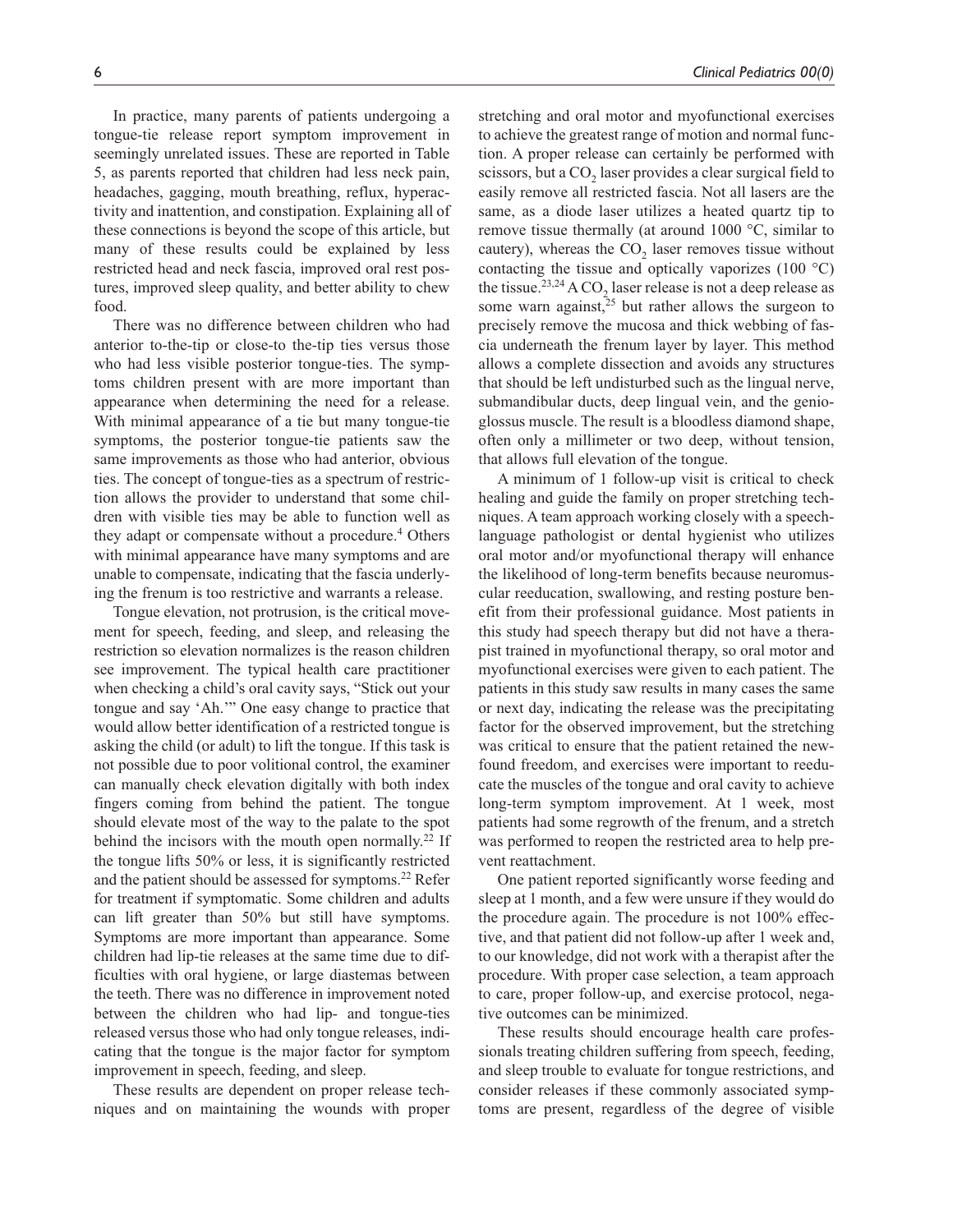restriction. If children have symptoms in multiple domains and especially with a history of feeding issues in infancy, a low-risk, in-office procedure along with proper therapy should be considered.

## *Limitations*

Speech and feeding assessments before and after treatment relied on parental reports, which although prone to bias, have been shown to be reliable in other studies.<sup>26</sup> Validated instruments for these assessments would help research in this area. There was no control group to compare the results achieved afterward, but most of the improvements in sleep, feeding, or speech were reported by the parents the same day or within a few days of release. Generalizability of results could be affected if the procedure does not fully release the mucosa and fascia, exercises and stretches are not performed, and follow-up is not monitored.

# **Conclusion**

- 1. This study demonstrates that  $CO<sub>2</sub>$  laser tonguetie releases can yield significant functional improvements in speech, solid feeding, and sleep of children, as reported by parents.
- 2. The best outcomes were achieved in patients with full releases of restricted fascia as well as a team approach incorporating therapy.
- 3. Health care providers should check for restrictions to determine if speech, feeding, or sleep difficulties might be related to limitations in tongue movement.
- 4. Individualized care plans with therapists trained in oral motor and myofunctional therapy are helpful.

## **Acknowledgments**

The authors would like to acknowledge Soroush Zaghi, MD, in assisting with study design.

#### **Author Contributions**

#### [AQ: 7]

## **Declaration of Conflicting Interests**[GQ: 2]

The author(s) declared no potential conflicts of interest with respect to the research, authorship, and/or publication of this article.

#### **Funding**

The author(s) received no financial support for the research, authorship, and/or publication of this article.

# **ORCID iD**[GQ: 3]

Richard Baxter **https://orcid.org/0000-0002-7468-0040** 

# **References**

- 1. Messner AH, Lalakea ML. The effect of ankyloglossia on speech in children. *Otolaryngol Head Neck Surg*. 2002;127:539-545.
- 2. Walls A, Pierce M, Wang H, Steehler A, Steehler M, Harley EH Jr. Parental perception of speech and tongue mobility in three-year olds after neonatal frenotomy. *Int J Pediatr Otorhinolaryngol*. 2014;78:128-131.
- 3. Ito Y, Shimizu T, Nakamura T, Takatama C. Effectiveness of tongue-tie division for speech disorder in children. *Pediatr Int*. 2015;57:222-226.
- 4. Baxter R, Hughes L. Speech and feeding improvements in children after posterior tongue-tie release: a case series. *Int J Clin Pediatr*. 2018;7:29-35.
- 5. Daggumati S, Cohn JE, Brennan MJ, Evarts M, McKinnon BJ, Terk AR. Speech and language outcomes in patients with ankyloglossia undergoing frenulectomy: a retrospective pilot study. *OTO Open*. 2019;3:2473974X19826943.
- 6. Hogan M, Westcott C, Griffiths M. Randomized, controlled trial of division of tongue-tie in infants with feeding problems. *J Paediatr Child Health*. 2005;41:246-250.
- 7. Berry J, Griffiths M, Westcott C. A double-blind, randomized, controlled trial of tongue-tie division and its immediate effect on breastfeeding. *Breastfeed Med*. 2012;7:189-193.
- 8. Buryk M, Bloom D, Shope T. Efficacy of neonatal release of ankyloglossia: a randomized trial. *Pediatrics*. 2011;128:280-288.
- 9. Ghaheri BA, Cole M, Fausel SC, Chuop M, Mace JC. Breastfeeding improvement following tongue-tie and lip-tie release: a prospective cohort study. *Laryngoscope*. 2017;127:1217-1223.
- 10. O'Callahan C, Macary S, Clemente S. The effects of office-based frenotomy for anterior and posterior ankyloglossia on breastfeeding. *Int J Pediatr Otorhinolaryngol*. 2013;77:827-832.
- 11. Pransky SM, Lago D, Hong P. Breastfeeding difficulties and oral cavity anomalies: The influence of posterior ankyloglossia and upper-lip ties. *Int J Pediatr Otorhinolaryngol*. 2015;79:1714-1717.
- 12. Merkel-Walsh R, Overland L. *Functional Assessment and Remediation of TOTs (Tethered Oral Tissues)*. TalkTools; 2018.
- 13. Bahr D. *Feed Your Baby and Toddler Right: Early Eating and Drinking Skills Encourage the Best Development*. Future Horizons; 2018.
- 14. Brooks L, Landry A, Deshpande A, Marchica C, Cooley A, Raol N. Posterior tongue tie, base of tongue movement, and pharyngeal dysphagia: what is the connection? *Dysphagia*. 2020;35:129-132. doi:10.1007/s00455-019- 10040-x
- 15. Huang YS, Quo S, Berkowski JA, Guilleminault C. Short lingual frenulum and obstructive sleep apnea in children. *Int J Pediatr Res*. 2015;1:1. Accessed May 4, 2020. http://